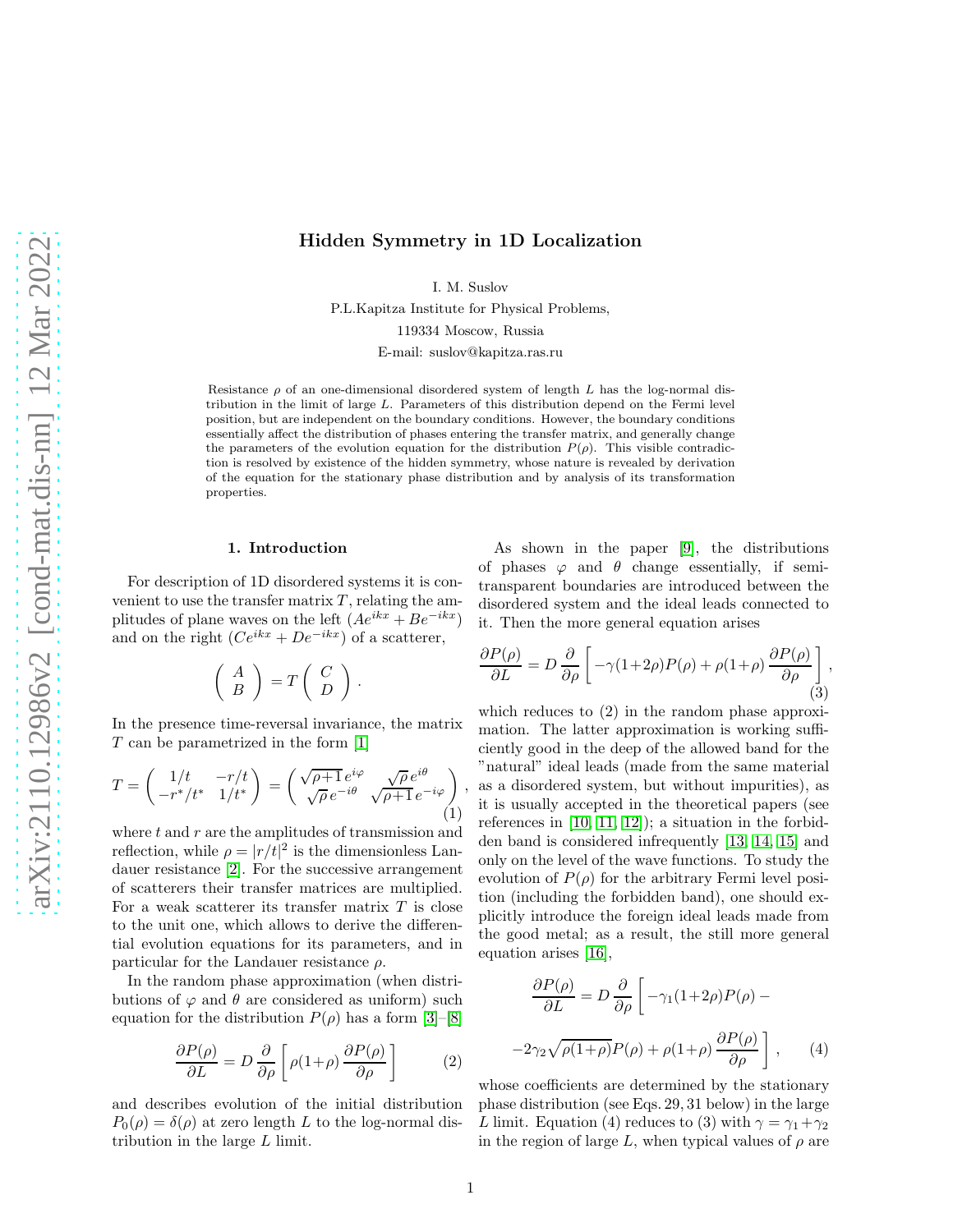

Figure 1: Parameter  $\gamma$  in equation (2), corresponding to the limit of large  $l$ , as function of the energy  $\mathcal{E}$ , counted from the lower edge of the initial band.

large. Meanwhile, it becomes clear that the random phase approximation is violated due to internal reasons and a change of the boundary conditions is not essential for it. According to the paper [\[16\]](#page-7-11), the distribution  $P(\rho)$  in the limit of large L has the lognormal form

$$
P(\rho) = \frac{1}{\rho\sqrt{4\pi DL}} \exp\left\{-\frac{[\ln \rho - vL]^2}{4DL}\right\} \tag{5}
$$

with  $v = (2\gamma + 1)D$ , whose parameters are determined by the internal properties of the system, and does not depend on the boundary conditions. Fig.1 illustrates the dependence of the parameter  $\gamma$  on the quantity  $\mathcal{E}/W^{4/3}$ , where  $\mathcal{E}$  is the Fermi energy counted from the lower edge of the initial band, and W is the amplitude of a random potetial; all energies are measured in the units of the hopping integral for the 1D Anderson model (see below Eq.9). One can see that the parameter  $\gamma$  is formally always finite but takes small values in the deep of the allowed band, in correspondence with the random phase approximation.

One can see that two statements were made in the papers [\[9,](#page-7-4) [16\]](#page-7-11), which look hardly compatible. On one hand, variation of the boundary conditions essentially affects the distribution of phases, which generally changes the parameters of the evolution equations (2–4) and even its structure. On the other hand, these changes have no influence on the form of the limiting distribution  $(5)$  in the large L region. Validity of these two statements means that the system obeys a hidden symmetry, i.e. invariance of the physical quantities respective to a certain class of transformations. From the theoretical viewpoint, revelation of the hidden symmetry is of the evident interest, indicating the possibility of essential simplifications. From the practical point, one cannot differ the real physical effects from the fictive ones, if the nature of hidden invariance is not clarified. Revelation of this invariance appears to be very nontrivial and we demonstrate it below for a set of transformations discussed in Ref. [\[16\]](#page-7-11) and related with a change of properties of the ideal leads attached to the system.

Let explain the origin of two indicated statements. Under a change of the boundary conditions, the transfer matrix T transforms to  $\ddot{T} = T_l T T_r$ , where  $T_l$ and  $T_r$  are the edge matrices, related amplitudes of waves on the left and on the right of the corresponding interface. Thereby, the change of the boundary conditions leads to the linear transformation of the trasfer matrix elements. The linear transformation does not affect the growth exponents for the second and forth moments of the matrix elements, which can be found for a given matrix  $T$  and hence are determined by internal properties of the system. Knowledge of these two exponents allows to establish "the diffusion constant"  $D$  and "the drift velocity"  $v$ in the limiting distribution (5), which consequently does not depend on the boundary conditions [\[16\]](#page-7-11); in particular, the behavior of the parameter  $\gamma$  (Fig.1) was established in such way.<sup>[1](#page-1-0)</sup>

Influence of boundary conditions on the distribution of phases can be easily demonstrated by introducing the point scatterers on the system boundaries, when

$$
\tilde{T} = T_l T T_r, \qquad T_l = T_r = \begin{pmatrix} 1 - i\chi & -i\chi \\ i\chi & 1 + i\chi \end{pmatrix}.
$$
\n(6)

Accepting the parametrization (1) for  $\tilde{T}$ , one has in the main order for large  $\chi$ 

$$
\sqrt{1+\rho}e^{i\varphi} = -\chi^2 T', \qquad \sqrt{\rho}e^{i\theta} = -\chi^2 T',
$$

$$
\sqrt{\rho}e^{-i\theta} = \chi^2 T', \qquad \sqrt{1+\rho}e^{-i\varphi} = \chi^2 T', \qquad (7)
$$

<span id="page-1-0"></span><sup>&</sup>lt;sup>1</sup> In this approach, the problem of phase distribution was completely avoided. Of course, the same results can be obtained by solution of Eq.31 and calculation of averages in Eq.29.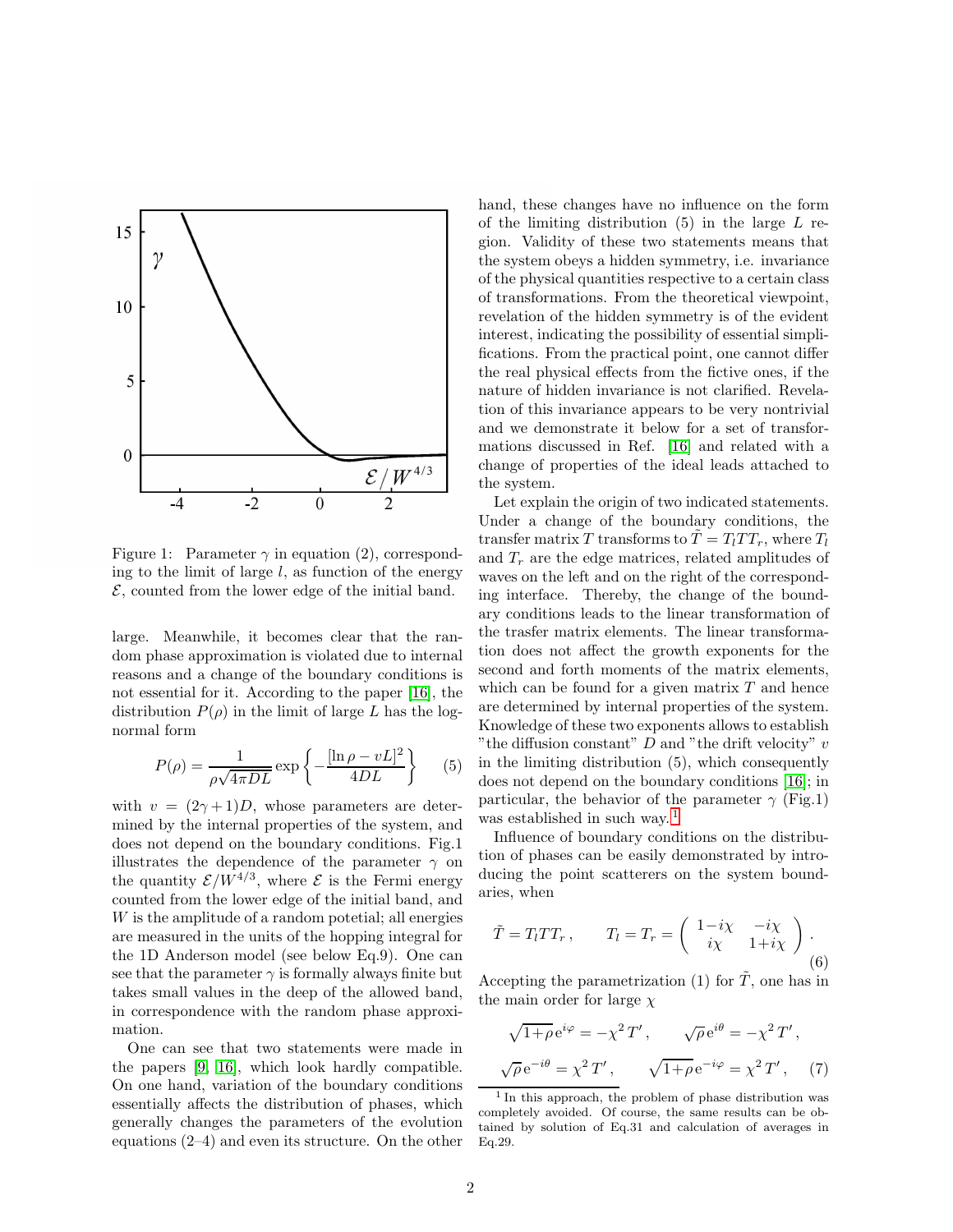where  $T' = T_{11} - T_{12} + T_{21} - T_{22}$  and  $T_{ij}$  are the elements of the T-matrix. For large  $\chi$  we have  $\rho \sim \chi^4$ and  $1+\rho \approx \rho$ , so it is easy to see that

$$
\varphi = \pm \pi/2, \quad \theta = \pm \pi/2 \quad \text{for} \quad \chi \to \infty.
$$
 (8)

Thereby, for large  $\chi$  the phase variables  $\varphi$  and  $\theta$  are localized near values  $\pm \pi/2$  independently of their distributions in the initial system.

Let discuss the character of invariance mentioned above. The change of the matrix  $T$  with a system length L is determined by relation  $T_{L+\Delta L} = T_L T_{\Delta L}$ , where the matrix  $T_{\Delta L}$  is close to the unit one; it allows to derive the differential evolution equations. For the change of boundary conditions, let multiply this relation by  $T_l$  and  $T_r$ , introducing the product  $T_r T_r^{-1} = 1$  between two multipliers; then the analogous relation  $\tilde{T}_{L+\Delta L} = \tilde{T}_L T'_{\Delta L}$  arises for the matrix  $\widetilde{T}_L = T_l T_L T_r$ , where the matrix  $T'_{\Delta L} = T_r^{-1} T_{\Delta L} T_r$ is again close to the unit one. A passage from  $T_{\Delta L}$ to  $T'_{\Delta L}$  changes the form of the evolution equations, while a passage from  $T_L$  to  $T_L$  changes the stationary phase distribution, which determines coefficients in Eq. 4 for  $P(\rho)$ . These two factors should compensate each other, in order the limiting distribution  $P(\rho)$  remains invariant. However, such invariance is not evident from equations, and the general analysis of the situation looks problematically at the present time. Below we restrict ourselves by the partial case, when variation of the boundary conditions is related with the difference of the Fermi momentum  $k$  in the ideal leads from the Fermi momentum  $\overline{k}$  in the system under consideration [\[16\]](#page-7-11).

### 2. Initial relations

As clear from experience of the paper [\[16\]](#page-7-11), it is convenient to consider the energies incide the forbidden band of the initial crystal, while the description of the allowed band can be obtained by analytical continuation. For definiteness, we have in mind the 1D Anderson model

$$
\Psi_{n+1} + \Psi_{n-1} + V_n \Psi_n = E \Psi_n \tag{9}
$$

near the band edge, where it corresponds to discretization of the usual continuous Schroedinger equation.

A scatterer in the forbidden band is described by the pseudo-transfer matrix  $t$ , relating solutions on the left  $(Ae^{\kappa x} + Be^{-\kappa x})$  and on the right  $(Ce^{\kappa x} +$  $De^{-\kappa x}$ ) of the scatterer. Succession of scatterers band, where  $\kappa = i\bar{k}$  and  $\bar{k}$  is the Fermi momentum

with amplitudes  $V_0, V_1, V_2, \ldots, V_n$ , arranged at the points 0,  $L_1$ ,  $L_1+L_2$ ,  $\ldots$ ,  $L_1+L_2+\ldots+L_n$ , is described by the matrix

$$
t^{(n)} = t_{\epsilon_0} t_{\delta_1} t_{\epsilon_1} t_{\delta_2} t_{\epsilon_2} \dots t_{\delta_n} t_{\epsilon_n}, \qquad (10)
$$

where

$$
t_{\epsilon_n} = \begin{pmatrix} 1 + \bar{\epsilon}_n & \bar{\epsilon}_n \\ -\bar{\epsilon}_n & 1 - \bar{\epsilon}_n \end{pmatrix}, \qquad \bar{\epsilon}_n = \frac{V_n}{2\kappa a_0}, \quad (11)
$$

$$
t_{\delta_n} = \begin{pmatrix} e^{-\delta_n} & 0 \\ 0 & e^{\delta_n} \end{pmatrix}, \qquad \delta_n = \kappa L_n
$$

and  $a_0$  is the lattice constant. To obtain the true transfer matrix  $T^{(n)} = T_l t^{(n)} T_r$ , we use the edge matrices

$$
T_l = \begin{pmatrix} l & l^* \\ l^* & l \end{pmatrix}, \qquad T_r = \begin{pmatrix} r & r^* \\ r^* & r \end{pmatrix}, \quad (12)
$$

$$
l = \frac{1}{2} \left( 1 + \frac{\kappa}{ik} \right), \qquad r = \frac{1}{2} \left( 1 + \frac{ik}{\kappa} \right),
$$

describing the attachment of the ideal leads made from the good metal with the Fermi momentum  $k$ . Introducing the product  $T_rT_l = 1$  between any two multipliers in Eq.10, we have

$$
T^{(n)} = T_{\epsilon_0} T_{\delta_1} T_{\epsilon_1} T_{\delta_2} T_{\epsilon_2} \dots T_{\delta_n} T_{\epsilon_n}, \qquad (13)
$$

where

$$
T_{\epsilon_n} = T_l \ t_{\epsilon_n} \ T_r \,, \qquad T_{\delta_n} = T_l \ t_{\delta_n} \ T_r \,. \tag{14}
$$

In the Anderson model all  $\delta_n$  are equil,  $\delta_n = \kappa a_0$ , since the scatterers are present at each site of the lattice. Substituting (12), we have

$$
T_{\epsilon_n} = \begin{pmatrix} 1 - i\epsilon_n & -i\epsilon_n \\ i\epsilon_n & 1 + i\epsilon_n \end{pmatrix}, \qquad \epsilon_n = \bar{\epsilon}_n \frac{\kappa}{k} = \frac{V_n}{2ka_0},
$$
  
\n
$$
T_{\delta} = \begin{pmatrix} \mathcal{A} & \mathcal{B} \\ \mathcal{B}^* & \mathcal{A}^* \end{pmatrix} = \begin{pmatrix} \sqrt{1 + \Delta^2} e^{i\alpha} & i\Delta \\ -i\Delta & \sqrt{1 + \Delta^2} e^{-i\alpha} \end{pmatrix},
$$
  
\n(16)

where the following parameters are introduced

$$
\alpha = -\frac{1}{2} \left( \frac{k}{\kappa} - \frac{\kappa}{k} \right) \delta = \frac{\kappa^2 - k^2}{2k} a_0, \qquad (17)
$$

$$
\Delta = \frac{1}{2} \left( \frac{k}{\kappa} + \frac{\kappa}{k} \right) \delta = \frac{\kappa^2 + k^2}{2k} a_0.
$$

They are the regular functions of the energy  $\mathcal{E} = -\kappa^2$ and can be analytically continued to the allowed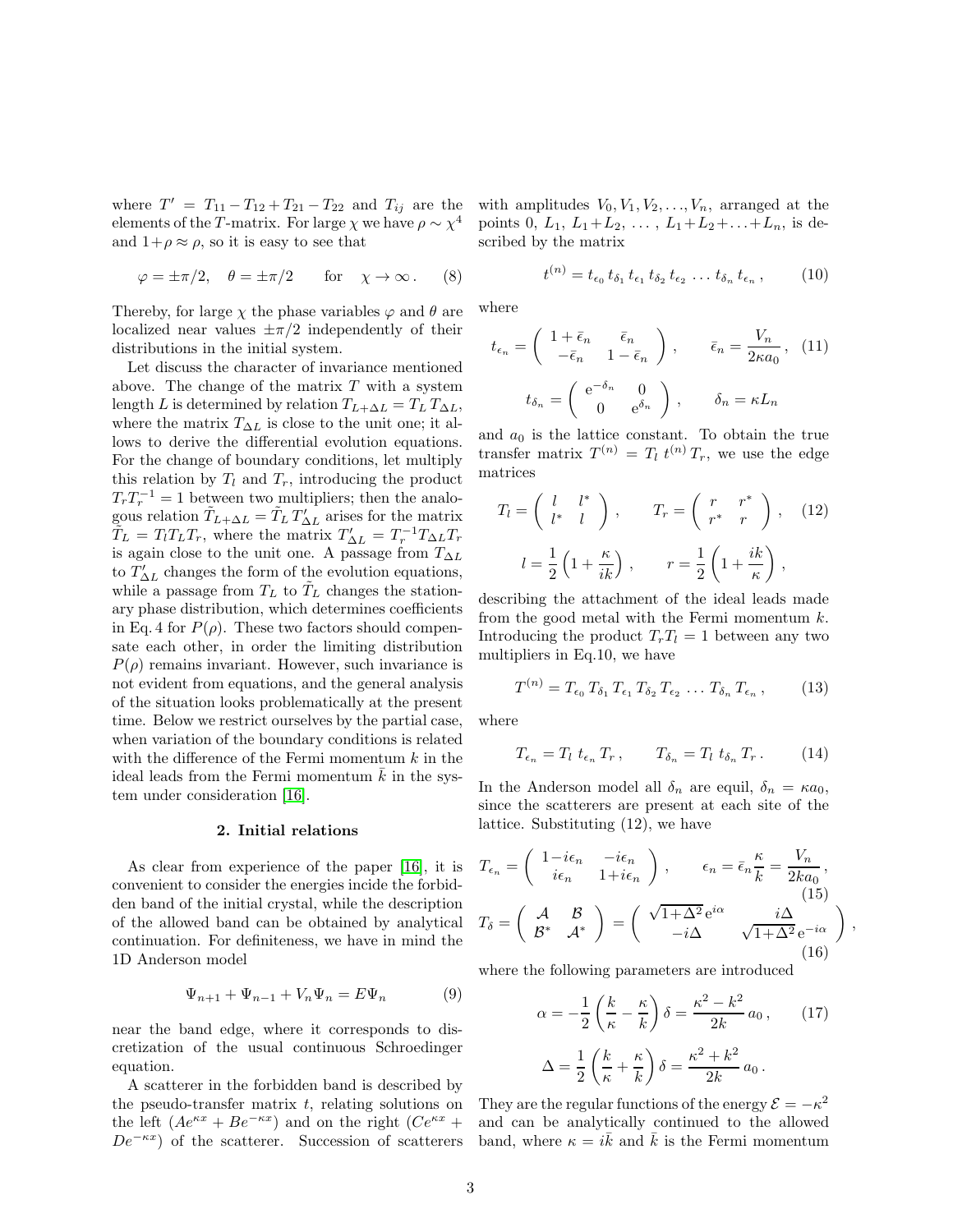in our system. As usual, we accept that all  $V_n$  are Using  $(22)$ ,  $(26)$  and following the scheme of the pastatistically independent, and  $\langle V_n \rangle = 0$ ,  $\langle V_n^2 \rangle = W^2$ . pers [\[9,](#page-7-4) [16\]](#page-7-11), we come to the evolution equation for Then the evolution equations will contain the quan-  $P(\rho, \psi)$ tity

$$
\epsilon^2 = \langle \epsilon_n^2 \rangle = \frac{W^2}{4k^2 a_0^2},\tag{18}
$$

which is independent of  $\kappa$  and trivially continuated the the allowed band.

## 3. Evolution equations

Using the recurrence relation

$$
T^{(n+1)} = T^{(n)} T_{\delta} T_{\epsilon} , \qquad (19)
$$

accepting parametrization (1) for  $T^{(n)}$ , and designating parameters of the matrix  $T^{(n+1)}$  as  $\tilde{\rho}$ ,  $\tilde{\varphi}$ ,  $\tilde{\theta}$ , we have

$$
\sqrt{1+\tilde{\rho}}e^{i\tilde{\varphi}} = \sqrt{1+\rho}e^{i\varphi}(\mathcal{A}-i\epsilon\mathcal{C}) + \sqrt{\rho}e^{i\theta}(\mathcal{B}^*+i\epsilon\mathcal{C}^*),
$$
  
(20)  

$$
\sqrt{\tilde{\rho}}e^{i\tilde{\theta}} = \sqrt{1+\rho}e^{i\varphi}(\mathcal{B}-i\epsilon\mathcal{C}) + \sqrt{\rho}e^{i\theta}(\mathcal{A}^*+i\epsilon\mathcal{C}^*),
$$

where  $C = \mathcal{A} - \mathcal{B}$ . In what follows we consider the limit

$$
\delta \to 0 \,, \quad \epsilon \to 0 \,, \quad \delta/\epsilon^2 = const \tag{21}
$$

and retain the terms of the first order in  $\delta$  and the second order in  $\epsilon$ . Squaring the modulus of one of equations, we have

$$
\tilde{\rho} = \rho + \mathcal{D}\sqrt{\rho(1+\rho)} + \epsilon^2(1+2\rho), \qquad (22)
$$

where

$$
\mathcal{D} = 2(\Delta - \epsilon) \sin \psi - 2\epsilon^2 \cos \psi, \qquad (23)
$$

and the combined phase variable is introduced

$$
\psi = \theta - \varphi. \tag{24}
$$

Now let take the product of the second equation (20) with the complex conjugated first equation

$$
\sqrt{\tilde{\rho}(1+\tilde{\rho})} e^{i\tilde{\psi}} = \sqrt{\rho(1+\rho)} \left[ \left( 1 - 2i\alpha + 2i\epsilon - \epsilon^2 \right) e^{i\psi} - \right. \\ \left. - \epsilon^2 e^{-i\psi} \right] + (1+2\rho) \left( i\Delta - i\epsilon + \epsilon^2 \right) \,. \tag{25}
$$

Excluding  $\tilde{\rho}$  using equation (22), we obtain the relation between  $\psi$  and  $\psi$ 

$$
\tilde{\psi} = \psi + 2(\epsilon - \alpha) + R(\Delta - \epsilon)\cos\psi ++R\epsilon^2\sin\psi + (1 - R^2/2)\epsilon^2\sin 2\psi,
$$
 (26)

where

$$
R = \frac{1+2\rho}{\sqrt{\rho(1+\rho)}}.\t(27)
$$

$$
\frac{\partial P}{\partial L} = \left\{-2\Delta\sin\psi\sqrt{\rho(1+\rho)}P + 2\epsilon^2\sin^2\psi\rho(1+\rho)P'_\rho + \right.
$$

$$
+ \epsilon^2 \left[ (1-2\sin^2\psi)(1+2\rho) - 2\cos\psi\sqrt{\rho(1+\rho)} \right] P +
$$

$$
+ 2\epsilon^2\sin\psi\left[\cos\psi(1+2\rho) - 2\sqrt{\rho(1+\rho)}\right]P'_\psi\right]'_\rho +
$$

$$
+ \left\{(2\alpha - R\Delta\cos\psi)P + \epsilon^2\sin\psi(R - 2\cos\psi)P + \right.
$$

$$
+ \frac{1}{2}\epsilon^2(2 - R\cos\psi)^2 P'_\psi\right]'_\psi.
$$
(28)

The right hand side is a sum of full derivatives, which provides the conservation of probability. Integrating over  $\psi$ , we come to the evolution equation (4) with parameters [\[16\]](#page-7-11)

$$
D = 2\epsilon^2 \langle \sin^2 \psi \rangle, \quad \gamma_1 D = \epsilon^2 \langle 1 - 2\sin^2 \psi \rangle,
$$

$$
\gamma_2 D = \Delta \langle \sin \psi \rangle - \epsilon^2 \langle \cos \psi \rangle,
$$
(29)

which leads to the following result for the "drift velocity" in Eq.5

$$
v = 2\Delta \langle \sin \psi \rangle + 2\epsilon^2 \langle 1 - \cos \psi \rangle - 2\epsilon^2 \langle \sin^2 \psi \rangle. \tag{30}
$$

In the large L limit, the typical values of  $\rho$  are large, and one can set  $R = 2$ . After it the solution of Eq.28 is factorized,  $P(\rho, \psi) = P(\rho)P(\psi)$ , and the equation for  $P(\psi)$  is splitted off, giving the condition for the stationary distribution of the phase  $\psi$ 

$$
\epsilon^2 (1 - \cos \psi)^2 P'_{\psi} + \epsilon^2 \sin \psi (1 - \cos \psi) P +
$$

$$
+ (\alpha - \Delta \cos \psi) P = C_0 , \qquad (31)
$$

where the constant  $C_0$  is fixed by normalization.<sup>[2](#page-3-0)</sup>

## 4. Transformation properties

The change of variables in Eq.31

$$
u = \text{tg}\,\psi/2\tag{32}
$$

<span id="page-3-0"></span><sup>&</sup>lt;sup>2</sup> Equation (28) is analogous to Eq.  $(10.27)$  in the book [\[10\]](#page-7-5), derived in the framework of the different formalism, so the quantities entering it are not related clearly with the transfer matrix parameters.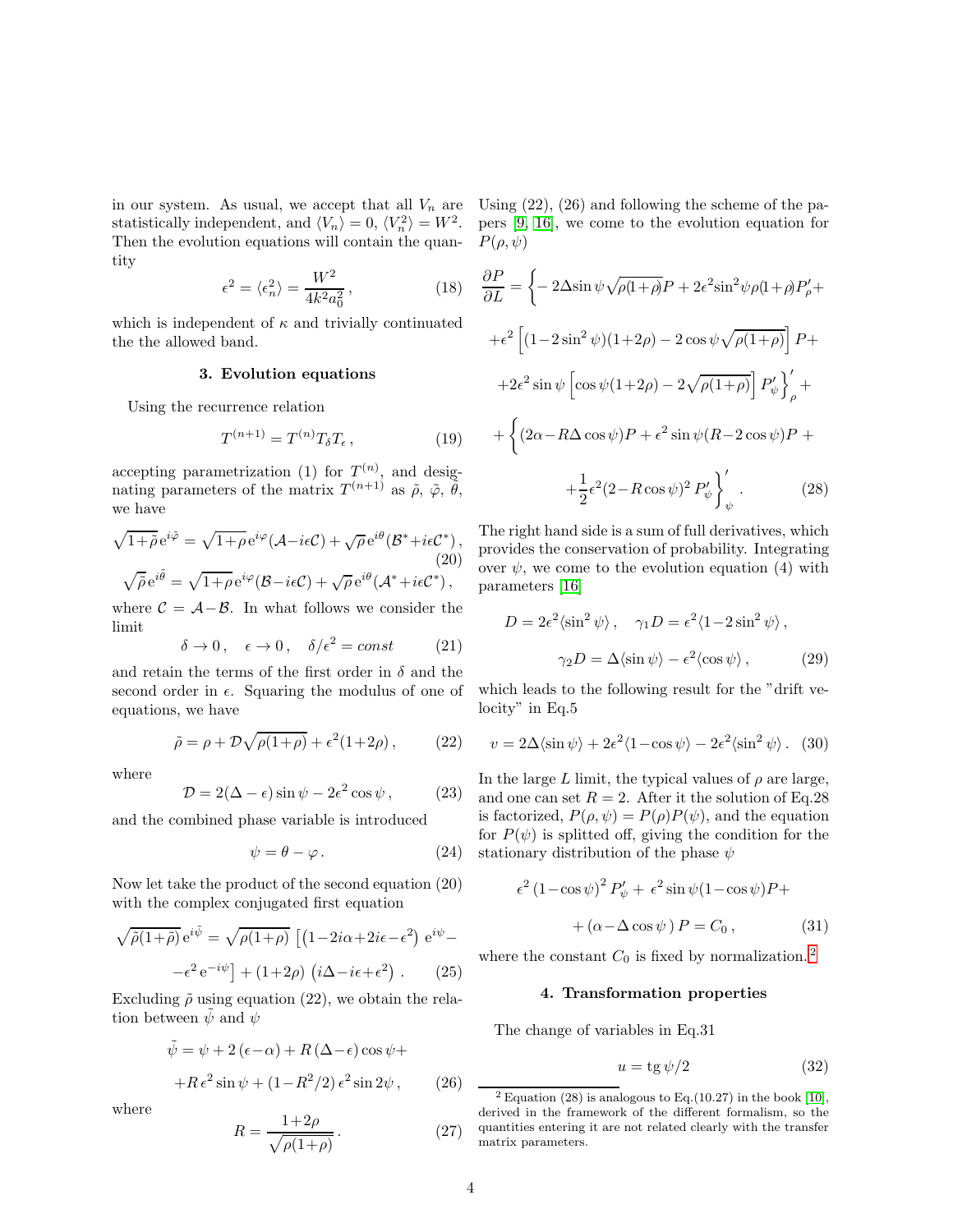and renormalization of probability  $P \to P(1+u^2)/2$ , following from  $P(\psi)d\psi = P(u)du$ , reduce it to the simple form

$$
u^{4}P'_{u} + (2u^{3} + a + bu^{2})P = C_{0}, \qquad (33)
$$

where

$$
a = \frac{\alpha - \Delta}{2\epsilon^2}, \qquad b = \frac{\alpha + \Delta}{2\epsilon^2}, \tag{34}
$$

or inversely

$$
\alpha = \epsilon^2(b+a), \qquad \Delta = \epsilon^2(b-a). \tag{35}
$$

Equation (33) can be integrated in quadratures, but this quadrature is practically useless. It is more effective to investigate the transformation properties. If  $P_{a,b}(u)$  is a solution of Eq.33, then the following relation is valid

$$
P_{a,b}(u) = sP_{as^3,bs}(su). \tag{36}
$$

It can be established, making the change  $u = \tilde{u}/s$ and reducing the obtained equation to the initial form by redefinition of parameters  $\tilde{a} = as^3$ ,  $\tilde{b} = bs$ ; then  $P_{a,b}(u)$  coincides with  $P_{\tilde{a},\tilde{b}}(\tilde{u})$  to the constant factor, which is established from normalization. Using the relation

$$
ab = \frac{\alpha^2 - \Delta^2}{4\epsilon^4} = -\frac{\delta^2}{4\epsilon^4},
$$
 (37)

one can see that the scale transformation  $a \to as^3$ ,  $b \rightarrow bs$  leads to renormalization  $\epsilon \rightarrow \tilde{\epsilon}$ , where

$$
\tilde{\epsilon} = \epsilon s^{-1} = \bar{\epsilon} \frac{\kappa}{k} s^{-1}.
$$
\n(38)

Substitution of (17) to (34) gives the initial values of the parameters a and b

$$
a = -\frac{\delta}{2\epsilon^2} \frac{k}{\kappa}, \qquad b = \frac{\delta}{2\epsilon^2} \frac{\kappa}{k}, \tag{39}
$$

while the relations (35) allow to establish the change of parameters  $\alpha \to \tilde{\alpha}, \Delta \to \tilde{\Delta}$  in the result of the scale transformation

$$
\tilde{\alpha} = \frac{1}{2} \left( \frac{\kappa}{k} s^{-1} - \frac{k}{\kappa} s \right) \delta, \quad \tilde{\Delta} = \frac{1}{2} \left( \frac{\kappa}{k} s^{-1} + \frac{k}{\kappa} s \right) \delta.
$$
\n(40)

Relations (38) and (40) show that transformation of all parameters  $\alpha$ ,  $\Delta$ ,  $\epsilon^2$  entering the evolution equations reduces to the change

$$
\frac{k}{\kappa} \to \frac{k}{\kappa} s \,,\tag{41}
$$

which is equivalent to renormalization of the Fermi momentum in the ideal leads. Inversely, variation of the properties of the ideal leads results in the scale transformation of the distribution  $P(u)$ . However, it is not sufficient for invariance of parameters  $v$  and  $D$ , since the simple scaling  $\langle u^n \rangle \to s^n \langle u^n \rangle$  is a property of only power averages, while the actual averages entering to Eqs. 25, 26 are not of the power form

$$
\langle \sin^2 \psi \rangle = \left\langle \frac{4u^2}{(1+u^2)^2} \right\rangle, \quad \langle 1 - \cos \psi \rangle = \left\langle \frac{2u^2}{1+u^2} \right\rangle,
$$

$$
\langle \sin \psi \rangle = \left\langle \frac{2u}{1+u^2} \right\rangle.
$$
(42)

Meanwhile, invariance of the combination  $\epsilon^2 \langle \sin^2 \psi \rangle$ , determinating the parameter D, demands namely the power scaling for the first quantity in Eq.42,

$$
\langle \sin^2 \psi \rangle \to s^2 \langle \sin^2 \psi \rangle , \qquad (43)
$$

as it is clear from (38). This controversial situation is resolved due to specific properties of the equation (33).

#### 5. Invariance of parameters  $D$  and  $v$

Differentiating equation (33), multiplying it by  $u^k$ , and integrating in the infinite limits, we come to the recurrent relation

$$
(k+2)I_{k+3} = bI_{k+2} + aI_k \tag{44}
$$

for the integrals

$$
I_k = \int u^k P(u) du.
$$
 (45)

If the even function  $P(u)$  is used in Eq.44, then a simple relation occurs between the integrals  $I_{2k}$ , allowing to express them in terms of  $I_2$ ,

$$
bI_{2k+2} + aI_{2k} = 0 \rightarrow I_{2k+2} = (-a/b)^k I_2. \quad (46)
$$

If the odd function  $P(u)$  is used in Eq.44, then a simple relation occurs between the integrals  $I_{2k+1}$ , allowing to express them in terms of  $I_1$ ,

$$
bI_{2k+1} + aI_{2k-1} = 0 \rightarrow I_{2k+1} = (-a/b)^k I_1.
$$
 (47)

In fact, a solution of equation (33) is not odd, not even, and can be represented as a sum

$$
P(u) = P_{odd}(u) + P_{even}(u), \qquad (48)
$$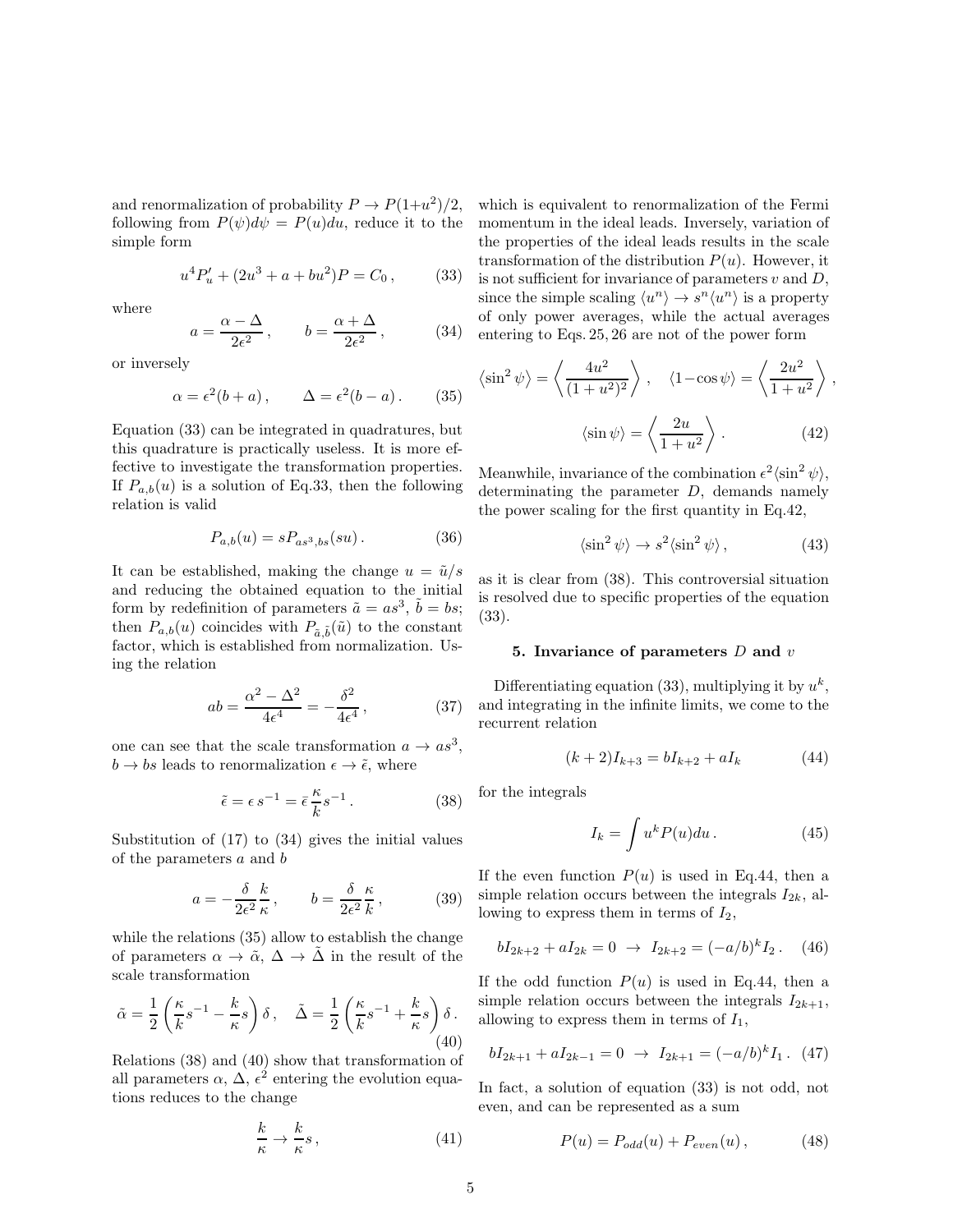where both terms are present inevitably. Using the complete recurrent relation (44), one can see

$$
I_4 = (-a/b)I_2 + (4/b)I_5,
$$
  

$$
I_6 = (-a/b)^2 I_2 - (4a/b^2)I_5 + (6/b)I_7,
$$
 (49)

$$
I_8 = (-a/b)^3 I_2 + (4a^2/b^3)I_5 - (6a/b^2)I_7 + (8/b)I_9,
$$

etc., so that

=

$$
I_{2k+2} = (-a/b)^k I_2 + \text{odd terms}, \quad (50)
$$

and analogously

$$
I_{2k+1} = (-a/b)^k I_1 + \text{even terms.} \tag{51}
$$

Let consider the first average in Eq.42

$$
\langle \sin^2 \psi \rangle = \int \frac{4u^2}{(1+u^2)^2} P(u) du =
$$
  
= 
$$
\int \frac{4u^2}{(1+u^2)^2} P_{even}(u) du =
$$
  
= 
$$
\int 4u^2 \sum_{k=0}^{\infty} (-1)^k (k+1) u^{2k} P_{even}(u) du =
$$
  
= 
$$
\sum_{k=0}^{\infty} 4(-1)^k (k+1) I_{2k+2} =
$$
  

$$
\sum_{k=0}^{\infty} 4(-1)^k (k+1) (-a/b)^k I_2 = 4I_2 \frac{b^2}{(a-b)^2}.
$$
 (52)

Since the averaging function is even, then  $P_{odd}(u)$ can be omitted in Eq.48; expanding the averaging function in a series, we have the series of integrals  $I_{2k}$ , containing the even function  $P_{even}(u)$ , whose substitution to Eq.50 gives the simple relation (46) between integrals, allowing to sum the series. Thus

$$
\left\langle \sin^2 \psi \right\rangle_{a,b} = \frac{4b^2}{(a-b)^2} \int u^2 P_{a,b}(u) du. \tag{53}
$$

If the scale transformation (36) is produced in the course of calculations (52), then

$$
\left\langle \sin^2 \psi \right\rangle_{a,b} = \frac{4\tilde{a}^2}{(\tilde{a} - \tilde{b})^2} s^{-2} \int u^2 P_{\tilde{a},\tilde{b}}(u) du \,, \quad (54)
$$

where  $\tilde{a} = as^3$ ,  $\tilde{b} = bs$ . If s is chosen from condition  $\tilde{a} = -\tilde{b}$ , then the fraction becomes unity, and  $s = \kappa/k$ , as clear from (39); then the factor  $s^{-2}$ 

compensates the difference between  $\epsilon^2$  and  $\bar{\epsilon}^2$ , and we come to the result

$$
\epsilon^2 \left\langle \sin^2 \psi \right\rangle_{a,b} = \bar{\epsilon}^2 \int u^2 P_{\tilde{a},-\tilde{a}}(u) du = \bar{\epsilon}^2 \left\langle \sin^2 \psi \right\rangle_{nat} .
$$
\n(55)

The subscript *nat* designates the "naturalness" of the situation with  $a = -b$ ; it corresponds to the condition  $|\kappa| = k$ , and according to [\[16\]](#page-7-11) is distinguished: in the allowed band it corresponds to the "natural" ideal leads, while in the forbidden band it corresponds to the maximal transparency of interfaces. In this situation, the quantity  $\epsilon^2$  reduces to the quantity  $\bar{\epsilon}^2$ , determinated by the internal properties of the system. The scale transformation  $P(u) \rightarrow sP(su)$  with large s results in localization of the distribution in the small  $u$  region, and the averaging function in Eq.52 can be replaced by  $u^2$ ; in this case, the required invariance is established trivially.

Analogously, for the second average in Eq.42, we obtain

$$
\langle 1 - \cos \psi \rangle_{a,b} = \frac{2\tilde{a}^2}{\tilde{b}(\tilde{b} - \tilde{a})^2} s^{-2} \int u^2 P_{\tilde{a},\tilde{b}}(u) du \quad (56)
$$

and choosing s from the condition  $\tilde{a} = -\tilde{b}$ , come to the result

$$
\epsilon^2 \left\langle 1 - \cos \psi \right\rangle_{a,b} = \bar{\epsilon}^2 \left\langle 1 - \cos \psi \right\rangle_{nat} . \tag{57}
$$

Now consider the third combination  $\Delta \langle \sin \psi \rangle$  entering (26). Proceeding in the analogous manner, we have

$$
\langle \sin \psi \rangle = \int \frac{2u}{1+u^2} P(u) du = \int \frac{2u}{1+u^2} P_{odd}(u) du =
$$

$$
= \int 2u \sum_{k=0}^{\infty} (-1)^k u^{2k} P_{odd}(u) du = \sum_{k=0}^{\infty} 2(-1)^k I_{2k+1} =
$$

$$
= \sum_{k=0}^{\infty} 2(-1)^k (-a/b)^k I_1 = 2I_1 \frac{b}{b-a}, \qquad (58)
$$
so

$$
\langle \sin \psi \rangle_{a,b} = \frac{2b}{b-a} \int u P_{a,b}(u) du. \tag{59}
$$

Substituting expressions  $(17),(39)$  to  $(59)$ , we have

$$
\Delta \langle \sin \psi \rangle_{a,b} = \delta \cdot \frac{\kappa}{k} \int u P_{a,b}(u) du , \qquad (60)
$$

which gives after the scale transformation (36)

$$
\Delta \langle \sin \psi \rangle_{a,b} = \delta \cdot \frac{\kappa}{k} s^{-1} \int u P_{\tilde{a},\tilde{b}}(u) du. \tag{61}
$$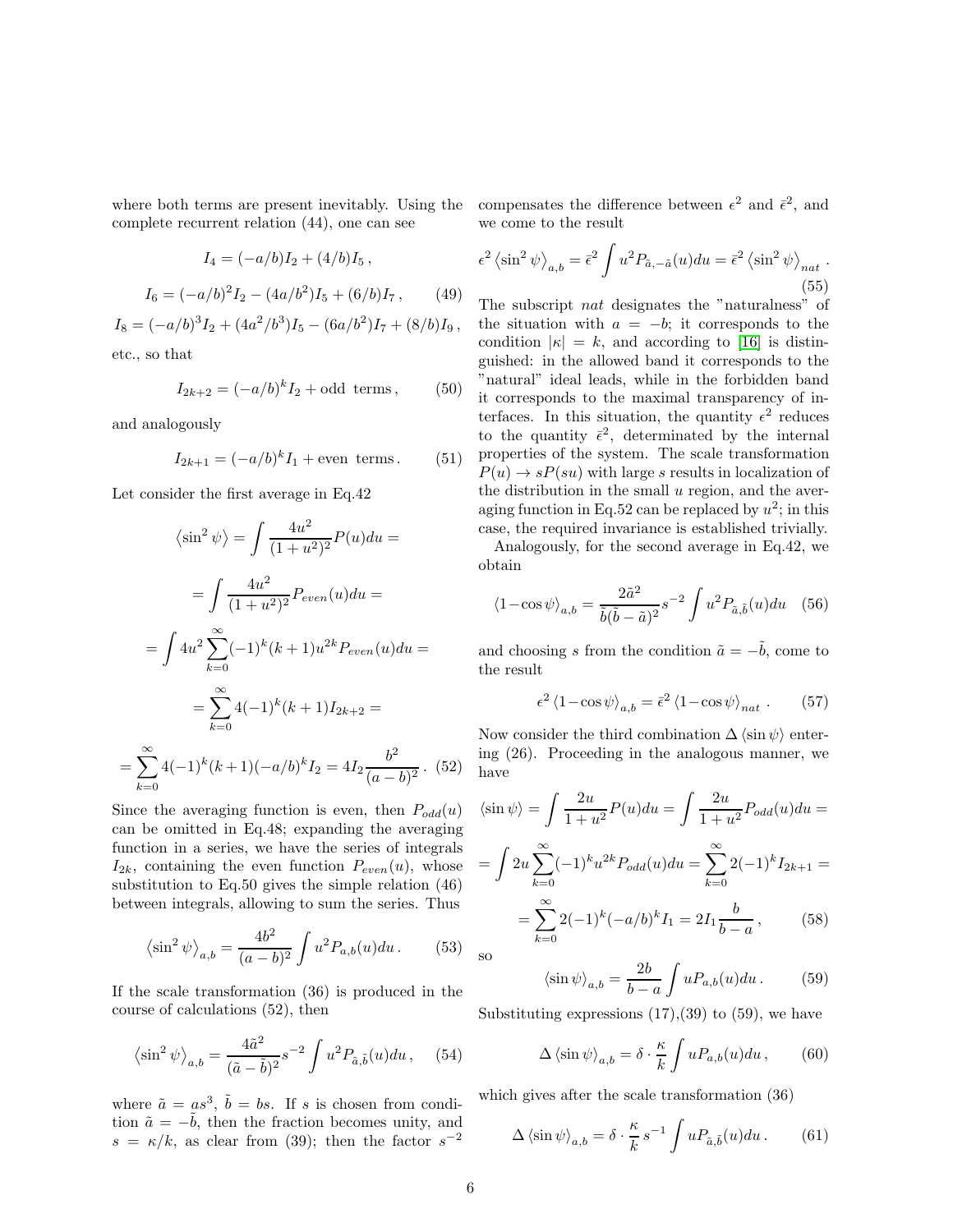

Figure 2: The change of the distribution  $P(\psi)$  in the result of the scale transformation of the function  $P(u)$ , if the form of the latter corresponds to the random phase approximation

For  $s = \kappa / k$  one has equality  $\tilde{a} = -\tilde{b}$ , and factors  $\kappa/k$  and  $s^{-1}$  compensate each other, so

$$
\Delta \langle \sin \psi \rangle_{a,b} = \delta \cdot \langle \sin \psi \rangle_{nat} \tag{62}
$$

and we have established invariance of all combinations entering the expressions  $(25,26)$  for D and v.

# 6. Conclusion

In the present paper we have derived the equation for the stationary distribution of the phase variable  $\psi$ , which determinate the parameters of the limiting distribution (5) for  $P(\rho)$ , and establish independence of these parameters on the boundary conditions, as a consequence of the transformation properties of the equation for  $P(\psi)$ .

In the result of the present analysis we come to a very simple picture. The phase  $\psi$  appears to be a "bad" variable, while the "correct" variable is  $u = \text{tg }\psi/2$ . The form of the distribution  $P(u)$ is determined by the internal properties of the system and allows sufficiently strong variations for the radical change of parameters in the limiting distribution (5) as a function of the Fermi level (Fig.1). Variation of properies of the ideal leads, attached to the system, results in the scale transformation of the function  $P(u)$ , which does not affect the values of parameters  $v$  and  $D$  due to specific properties of equation (33).

On the qualitative level, variations of the distribution  $P(\psi)$  in the result of the scale transformations of  $P(u)$  are easily predictive and are illustrated in Fig.2. The distribution  $P(\psi)$  is uniform, if  $P(u)$  has a form  $(1/\pi)(1+u^2)^{-1}$  (Fig.2,a), which is valid in the deep of the allowed band  $(\delta \gg \epsilon^2)$  for the "natural"